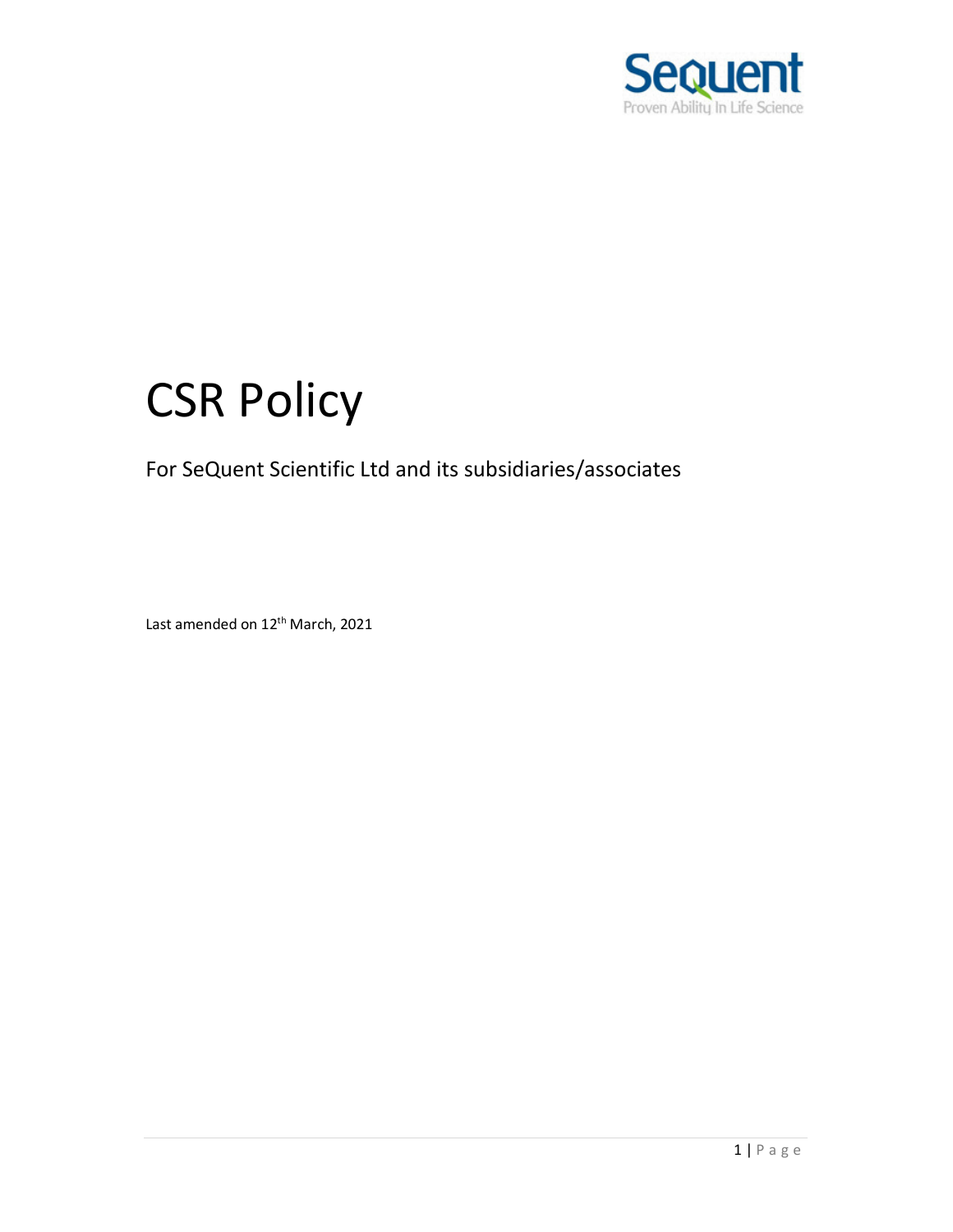

## **Contents**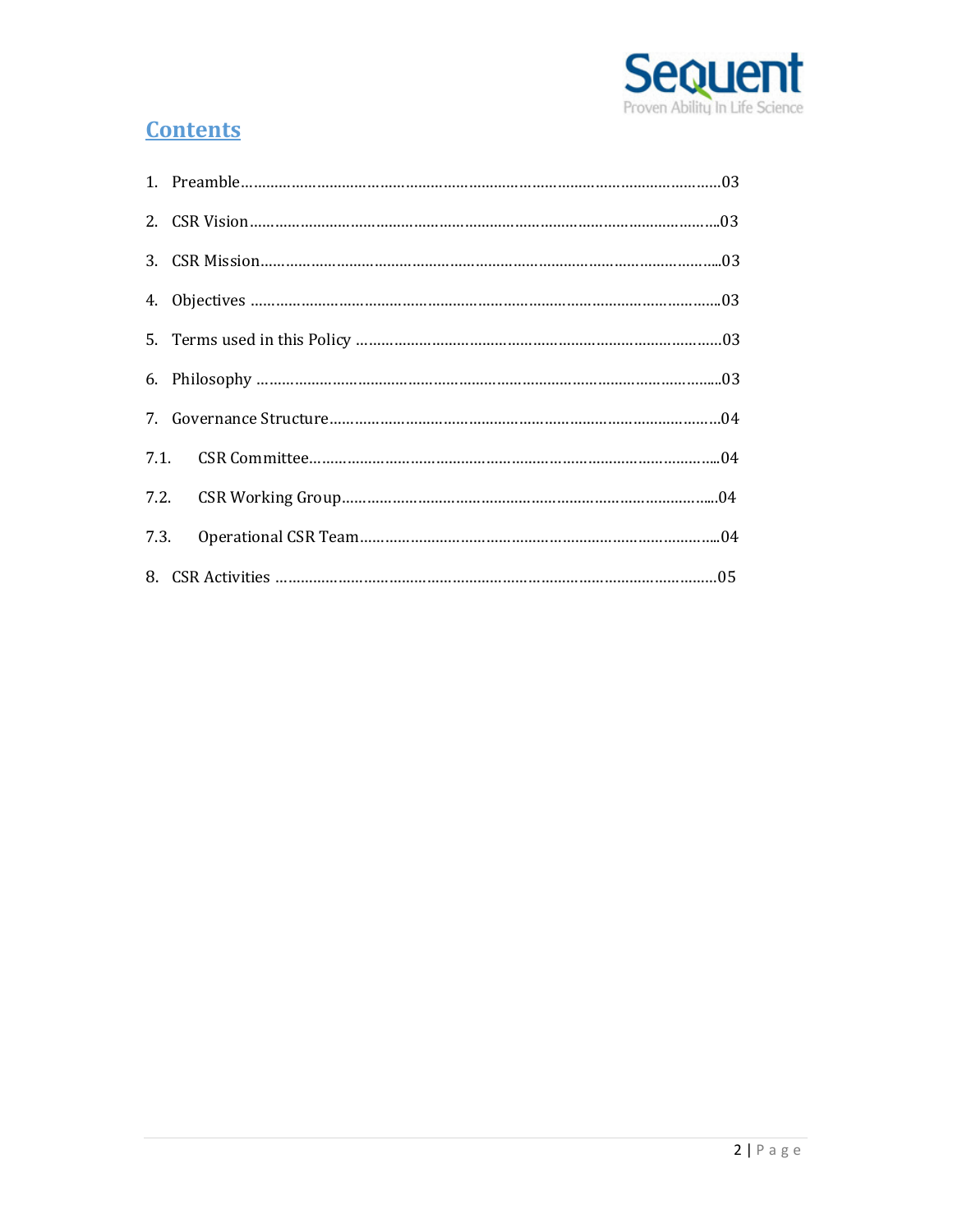

### **1. Preamble:**

SeQuent Scientific Limited initiatives stands strongly on its company's Philosophy and its five core values. The company has always endeavored to conduct its business responsibly, inclined to social accountability, respecting applicable laws and with regard to human dignity.

This Policy lays down the guidelines and mechanism for undertaking socially useful programs for welfare & sustainable development of the community at large and is titled '**CSR Policy of SeQuent Scientific Limited and its subsidiaries/associates'.**

#### **2. CSR Vision:**

The company's long term CSR Vision is "We aim to support the communities in the society so that we can make a positive, relevant and enduring impact through our CSR initiatives."

#### **3. CSR Mission:**

To improve the quality of life of the communities where we operate through long term value creation in the areas of

- Education & Livelihood
- Rural Development

We can take up initiatives observing other areas as well.

#### **4. Our Philosophy:**

The Company's CSR Philosophy is to aid in development and support of communities in the areas where we operate and to ensure that the projects that we take up address the concerns of the economically marginalized members of society.

#### **5. Terms used in this Policy**

Terms used in the policy shall have the meaning as defined in 'The Companies Act, 2013' and 'The Companies (Corporate Social Responsibility Policy) Rules, 2014', as amended, from time to time.

#### **6. Objectives:**

The following objectives are in accordance with the CSR Vision and Mission. The Company believes that growth of the community should go hand-in-hand with the growth of the Company. Hence, the company prioritizes to:

Uplift the communities around its areas of operation, thereby creating a positive impact in the community.

Identify interventions to ensure sustainable social development after considering the immediate and long-term socio environmental requirements.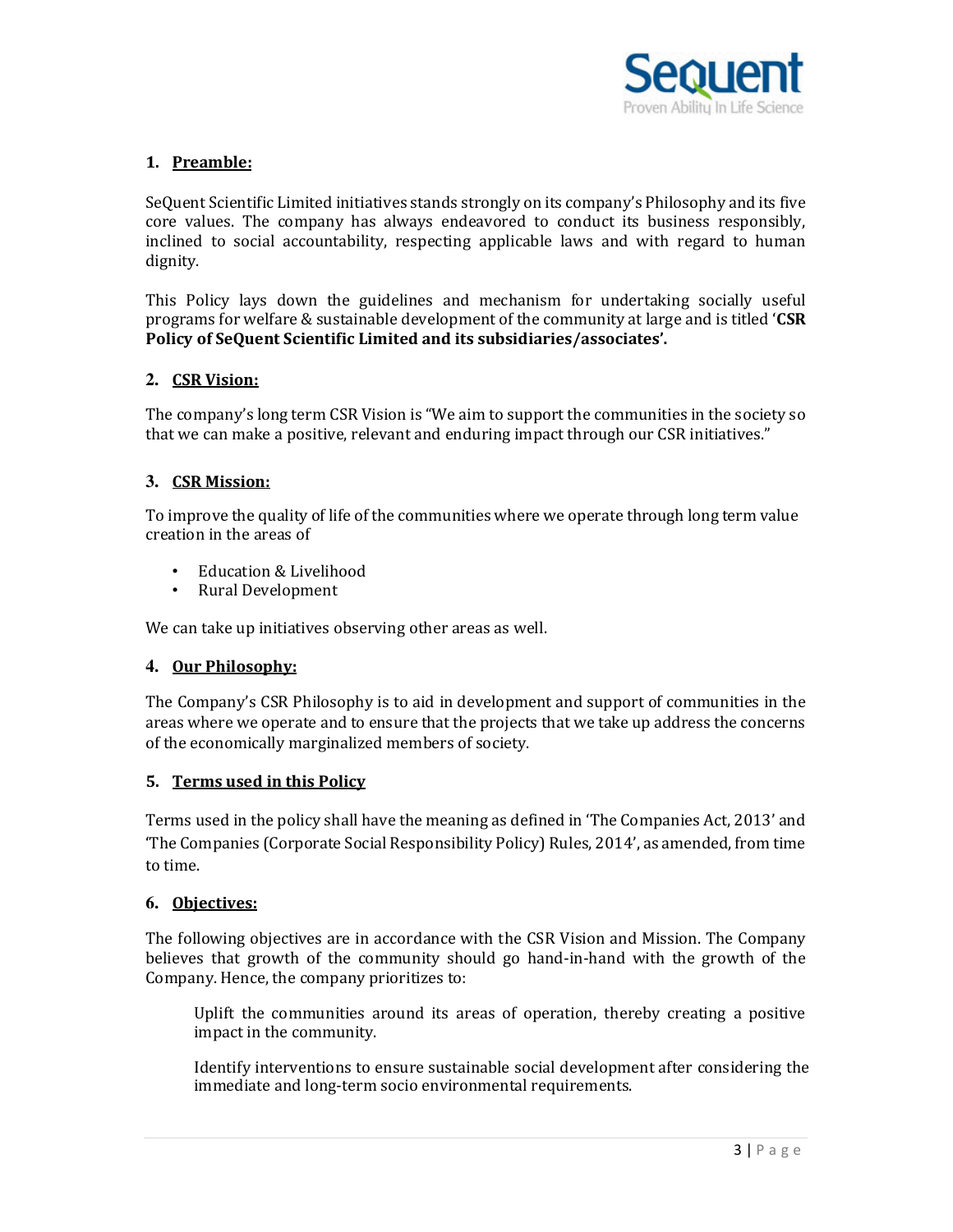

Setting high standards of quality in providing interventions and support to meet the needs of the community.

#### **7. Governance structure:**

CSR strategy, procedures and commitments should be regularly reviewed. Risks and opportunities in these areas will change and evolve and hence the Company should be able to meet these as they emerge.

The Governance structure and its team members are given below –



#### **Roles and Responsibilities:**

- **7.1 CSR Committee** shall consist of three or more directors of which at least one shall be an independent Director. CSR Committee shall be responsible for
	- a) Formulate and recommend to the Board, a CSR Policy which shall indicate the activities to be undertaken by the Company and amendments to the policy as and when required.
	- b) Regular monitoring and implementation of CSR Policy.
	- c) Identify Key initiatives pursuant to the CSR Policy.
	- d) Recommend to the Board the CSR expenditure to be incurred.
	- e) Identify and recommend ongoing projects to the Board

CSR Working Group shall be formed for implementing the CSR Policy.

- **7.2. CSR Working Group,** located at Thane, shall be responsible for
	- a) Implementation of CSR Policy
	- b) Identify Key Result Areas (KRA's) & Key Performance Indicators (KPI) to be tracked at corporate level and operational (Plan/ Project/ Location) level.
	- c) Secure necessary approvals for CSR Annual Operating Plan (AOP)
	- d) Monitoring of CSR efforts on Quarterly basis to establish the effectiveness of CSR efforts and report the same to the CSR Committee.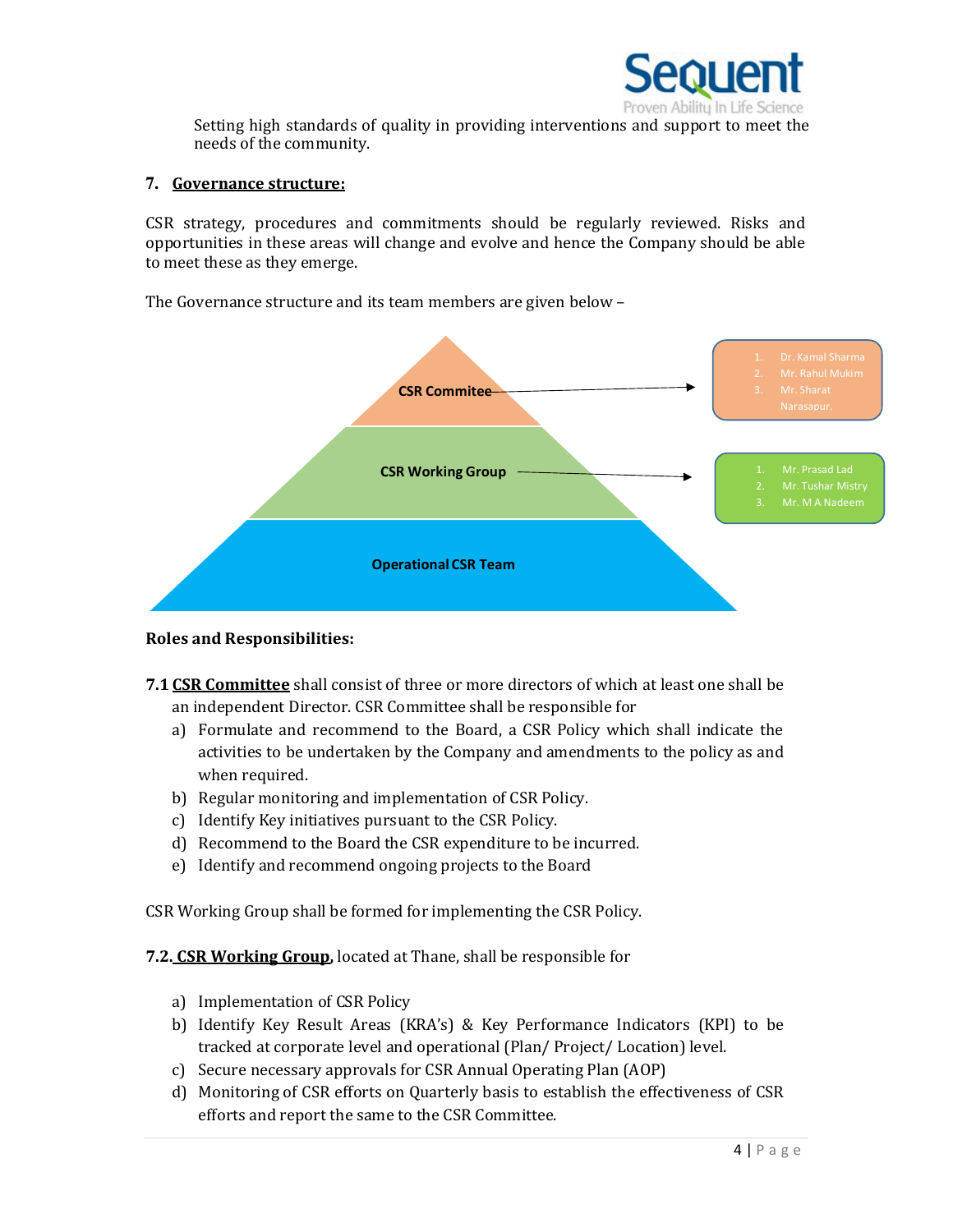

e) Compilation of information and preparation of annual reports on CSR activities and presenting the same to CSR Committee.

**7.3. Operational CSR Team** located at respective plant / project locations is responsible for:

- a) Providing inputs for the CSR policy design.
- b) Bottom-up preparation of CSR Annual Operating Plan (AOP) and identification of annual targets against KPI's
- c) Implementation of CSR Action plans
- d) Conduct needs assessment Survey.
- e) Own the CSR Programs implemented and monitor effectiveness of CSR Initiative delivery.
- f) Quarterly reporting on progress of CSR interventions

#### **8. CSR Activities:**

The company shall assess the needs within the community where it operates through an extensive assessment. The company has prioritized the causes that it will support in the current phase of its CSR journey, on the basis of this assessment.

| Cause                     | <b>Proposed Programs</b>                                                                                                                                                                                                                                                                                                                                          |
|---------------------------|-------------------------------------------------------------------------------------------------------------------------------------------------------------------------------------------------------------------------------------------------------------------------------------------------------------------------------------------------------------------|
| Health & Sanitation       | Organizing Health Camps<br>$\bullet$<br>Promoting awareness about various health issues and<br>generating demand for health services<br>Ensuring access to Potable drinking water and hygienic<br>conditions<br>Ensuring alternative power back-up installed (UPS)<br>Renovate the existing toilets - keeping in mind the<br>$\bullet$<br>sanitation and hygiene. |
| Education &<br>Livelihood | Training of teachers<br>Augmenting and supporting infrastructure<br>in<br>educational institutions<br><b>Advocacy of Best Practices</b><br>Vocational training to the youth for making them<br>$\bullet$<br>employable.                                                                                                                                           |
| Environment               | Green nurturing activity<br>Undertaking plantations and afforestation activity<br>Recharging ground water levels<br>$\bullet$<br>Promoting awareness about environmental issues.<br>$\bullet$                                                                                                                                                                     |
| Rural Development         | Enable the wellbeing and upliftment of rural citizens<br>$\bullet$<br>who are deprived of basic necessities.<br>Work in the areas which make visible impact in their                                                                                                                                                                                              |

Some of the areas that the company proposes to do CSR activities are as follows: